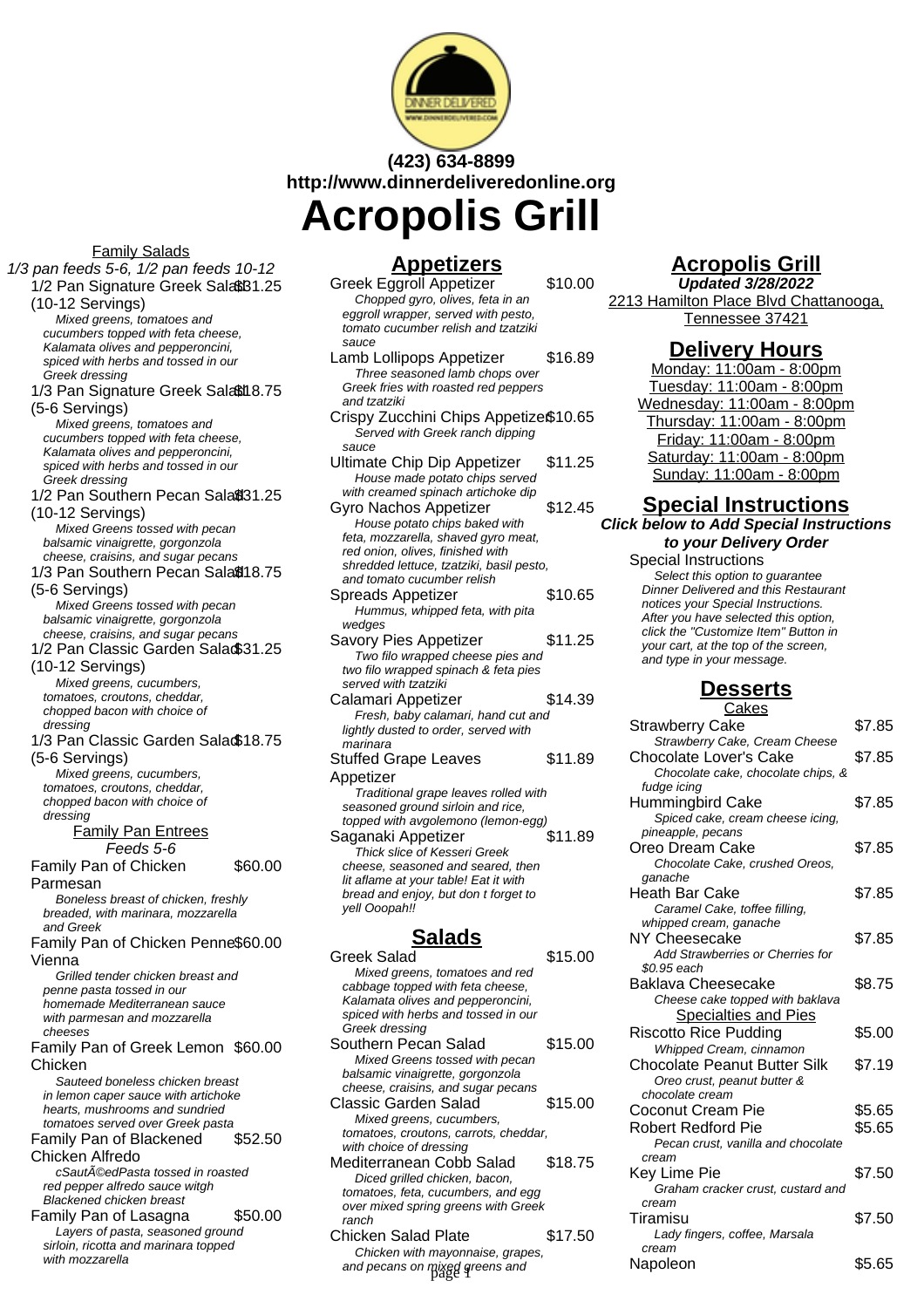Half Pan of Lasagna \$65.00 Layers of pasta, seasoned ground sirloin, ricotta and marinara topped with mozzarella Family Pan of Pasta Primaver\$52.50 Pasta tossed with sauteed julienne cut carrots, broccoli, onions and mixed squash in a light alfredp sauce Family Pan of Pasta Florentin\$52.50 Pasta tossed in our own light alfredo sauce with fresh spinach & toasted almonds Family Pan of Ravioli ala Crema \$52.50 Three cheese ravioli baked in a smoked Gouda alfredo sauce with fresh spinach Family Pan of Summer Lemon\$52.50 Pasta Angel hair pasta tossed with olives, asparagus, fresh tomatoes, basil, roasted garlic, mushrooms, lemon juice, olive oil and topped with fresh parmesan Family Pan of Pot Roast \$65.00 Slow roasted sirloin with braised carrots, onions and celery with mashed potatoes Family Pan of Texas Chopped \$65.00 **Sirloin** Ground chuck with carnalized onions and a burgundy mushroom gravy with mashed potatoes Family Pan of Herb Grilled Chicken \$62.50 Tender and juicy chicken breast rubbed and grilled with fresh Mediterranean herbs served with rice **Sides**  $d \text{ Red Potatoes}$  \$4.39

| Roasted Red Potatoes      | ৯4.39  |
|---------------------------|--------|
| <b>Stone Ground Grits</b> | \$5.65 |
| Roasted Zucchini Squash   | \$4.39 |
| Mashed Potatoes           | \$4.39 |
| <b>Collard Greens</b>     | \$4.39 |
| <b>Grilled Asparagus</b>  | \$5.65 |
| <b>Baked Potato</b>       | \$5.65 |
| Brown Rice                | \$4.39 |
| French Fries              | \$4.39 |
| <b>Buttered Broccoli</b>  | \$4.39 |
| Cole Slaw                 | \$4.39 |
| Side Salad                | \$7.25 |
| Cup of Soup               | \$5.00 |
| <b>Bowl of Soup</b>       | \$6.89 |
| 4 Grilled Shrimp          | \$5.75 |
| 4 Fried Shrimp            | \$5.75 |
| Chips                     | \$3.75 |
| Olives                    | \$1.89 |
| Feta                      | \$1.89 |
| Pita                      | \$1.25 |

served with fresh fruit, pita, and orzo salad

#### **Sandwiches and Pitas**

| Gryros                                                                 | \$12.45 |
|------------------------------------------------------------------------|---------|
| Chicken Souvlaki Sandwich                                              | \$12.45 |
| Marinated chicken, sauteed with                                        |         |
| onions and on pita bread with lettuce,                                 |         |
| tomato relish, and tzatziki sauce                                      |         |
| Falafel Pita                                                           | \$12.45 |
| Ground chick peas, onions, spices                                      |         |
| on pita with lettuce tomato relish, and                                |         |
| tzatziki sauce                                                         |         |
| Lamb Burger                                                            | \$16.89 |
| House ground lamb, feta spread,                                        |         |
| pickled red onion, and lettuce                                         |         |
| Cheddar Cheeseburger                                                   | \$15.00 |
| Ground choice beef, chargrilled,<br>served with aged cheddar, lettuce, |         |
| tomato, and onion                                                      |         |
| Club Sandwich                                                          | \$14.39 |
| Sliced ham and turkey with bacon,                                      |         |
| lettuce, tomato, Swiss and cheddar                                     |         |
| cheese, served on wheat with mayo                                      |         |
| Reuben Sandwich                                                        | \$14.39 |
| Sliced corned brisket on rye with                                      |         |
| Swiss, sauerkraut and thousand                                         |         |
| island                                                                 |         |
|                                                                        |         |

#### **House Specialties**

| <b>Greek Combo</b>                      | \$22.50 |
|-----------------------------------------|---------|
| Hearty portion of pastitsio,            |         |
| moussaka, gyro meat and stuffed         |         |
| grape leaves                            |         |
| Moussaka                                | \$18.75 |
| Layered baby eggplant, sliced           |         |
| potatoes, seasoned ground sirloin,      |         |
| fresh herbs, parmesan cheese and        |         |
| topped with creamy b'chamel sauce       |         |
| Eggplant Napoleon                       | \$18.75 |
| Layers eggplant, roasted                |         |
| vegetables, artichokes, sundried        |         |
| tomatoes, marinara, finished with       |         |
| feta, mozzarella, and buerre blanc      |         |
|                                         | \$17.50 |
| Spanakopita                             |         |
| A spinach-feta cheese mixture           |         |
| seasoned with fresh herbs and           |         |
| sauteed Spanish onions and              |         |
| wrapped in light filo pastry dough      |         |
| Gyros Dinner                            | \$15.00 |
| Grilled gyro meat served with           |         |
| sliced pita, tomato relish, rice, pilaf |         |
| and tzatziki sauce                      |         |
| Pastitsio                               | \$18.75 |
| Seasoned ground sirloin, penne          |         |
| pasta, parmesan cheese, and             |         |
| b'chamel, baked to lasagna-like         |         |
| consistency, served with marinara       |         |
| sauce                                   |         |
| Greek Lemon Chicken                     | \$21.25 |
| Sauteed boneless chicken breast         |         |
| in lemon caper sauce with artichoke     |         |
| hearts, mushrooms and sundried          |         |
| tomatoes served over Greek pasta        |         |
| Sauteed boneless chicken breast in      |         |
| lemon caper sauce with artichoke        |         |
| hearts, mushrooms and sundried          |         |
| tomatoes served over Greek pasta        |         |
| <b>Farmers Pie</b>                      | \$19.39 |
| Roasted Squash, mushrooms, red          |         |
| onions, spinach, feta, parmesan         |         |
| rolled in filo served with pesto and    |         |
| balsamic reduction                      |         |
| Pot Roast                               | \$20.00 |
| Slow roasted sirloin with braised       |         |
| carrots, onions, and celery over        |         |
| mashed potatoes                         |         |
|                                         |         |

# **Pastas & Parmesans**

Vegetable Lemon Pasta Angel hair pasta tossed with olives, asparagus, fresh tomatoes, basil, roasted garlic, mushrooms, lemon juice, olive oil and topped parmesan

| Puff Pastry, Bavarian Cream                        |        |
|----------------------------------------------------|--------|
| Custard Eclair                                     | \$4.69 |
| <b>Chocolate Cannoli</b>                           | \$4.39 |
| <b>Sugar Free</b>                                  |        |
| <b>Sugar Free Strawberry Cake</b>                  | \$8.45 |
| Strawberry cake filled with whipped                |        |
| cream cheese & strawberries                        |        |
| Sugar Free Chocolate Amaretto \$5.95               |        |
| Pie                                                |        |
| Sugar Free Coconut Cream Pie \$5.95                |        |
| <b>Greek Classics</b>                              |        |
| Baklava                                            | \$6.89 |
| Layered filo, pecans, cinnamon,<br>and honey syrup |        |
| Baklava Rolls                                      | \$5.00 |
| Finikia                                            | \$0.85 |
| Kourabiethies                                      | \$0.85 |
| <b>Chocolate Kourabiethies</b>                     | \$0.85 |
| <b>Chocolate Raspberry Pastoule</b>                | \$0.85 |
| <b>Aprticot Pastoule</b>                           | \$0.85 |
| Sampler Plate                                      | \$9.09 |
| One each Greek cookie (6) and                      |        |
| baklava roll                                       |        |
| Cookies                                            |        |
| <b>Chocolate Chip Cookie</b>                       | \$2.50 |
| <b>Oatmeal Craisin Cookie</b>                      | \$2.50 |
| Reece's Cup Cookie                                 | \$2.50 |
| <b>Peanut Butter Cookie</b>                        | \$2.50 |
| <b>M&amp;M Cookie</b>                              | \$2.50 |
| <b>Sugar Free Sand Tart Cookie</b>                 | \$0.85 |
| Ice Cream                                          |        |
| Vailla Ice Cream                                   | \$4.39 |
| Spumoni Ice Cream                                  | \$5.65 |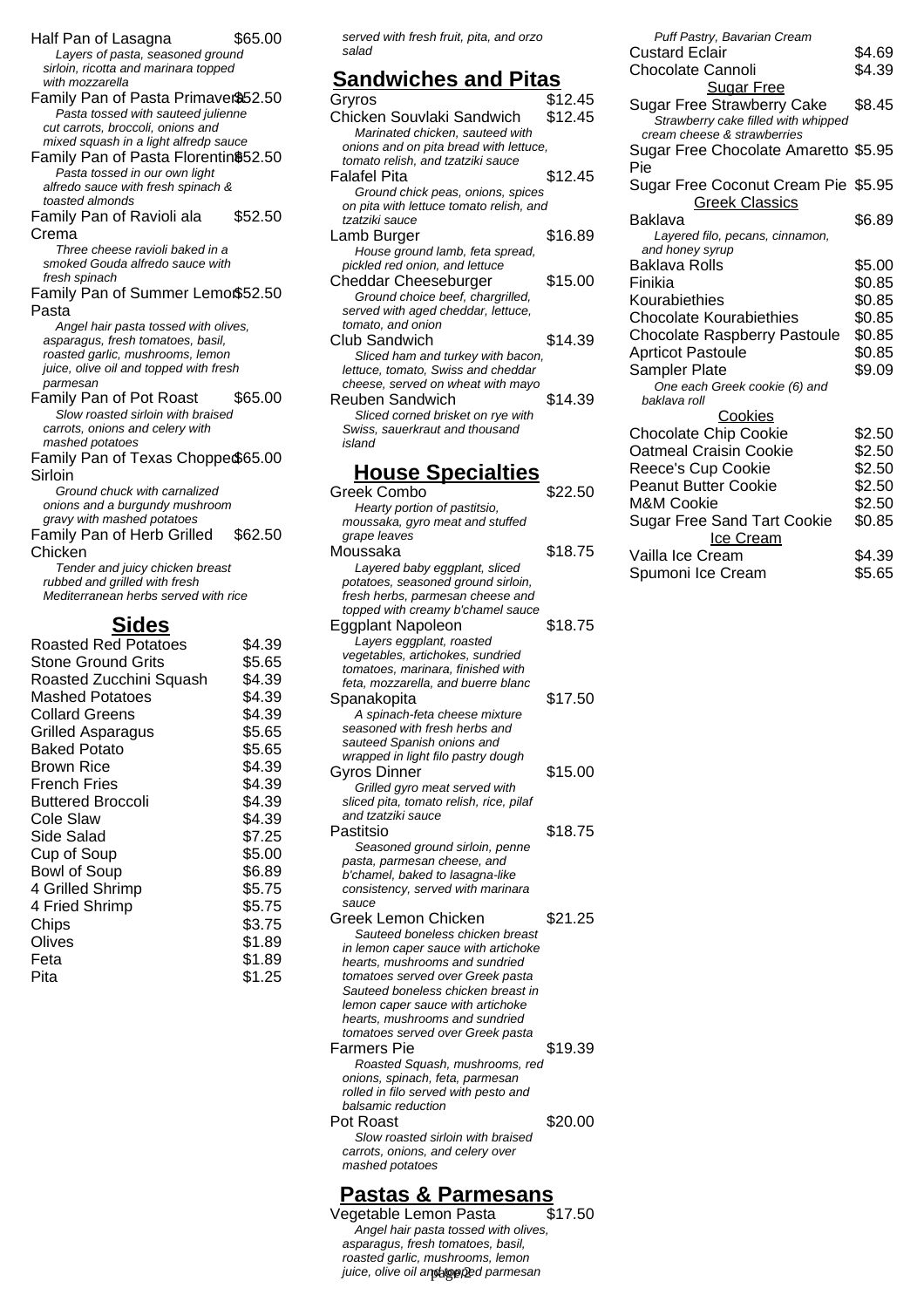| Eggplant Stack                                                            | \$18.15 |
|---------------------------------------------------------------------------|---------|
| Crispy eggplant with fresh<br>mozzarella, garlic confit, spinach,         |         |
| mushrooms, sundried tomatoes, herb                                        |         |
| pesto, tomato sauce                                                       |         |
| Chicken Parmesan                                                          | \$20.00 |
| Boneless breast of chicken, freshly<br>breaded, with marinara, mozzarella |         |
| and Greek pasta                                                           |         |
| Lasagna                                                                   | \$18.75 |
| Layers of pasta, seasoned ground                                          |         |
| sirloin, ricotta and marinara topped                                      |         |
| with mozzarella<br><b>Greek Spaghetti</b>                                 | \$17.50 |
| Lightly tossed with olive oil and                                         |         |
| butter, oregano, garlic and parmesan                                      |         |
| cheese (no marinara here, except                                          |         |
| upon request                                                              |         |
| Penne Vienna<br>Penne pasta tossed with                                   | \$17.50 |
| Mediterranean sauce and finished                                          |         |
| with mozzarella and parmesan                                              |         |
| Ravioli La Creama                                                         | \$21.89 |
| Ricotta stuffed pasta finished with                                       |         |
| a smoked Gouda Alfredo, fresh<br>spinach and tomatoes                     |         |
|                                                                           |         |
| <u> Steaks, Kabobs &amp; Ch0ps</u>                                        |         |
| <b>Mixed Grilled</b>                                                      | \$33.75 |
| Grilled filet, double lamb chop,                                          |         |
| scallop and shrimp over mashed                                            |         |
| potatoes, asparagus and garlic butter                                     |         |
| <b>Braised Lamb Shank</b><br><b>Braised Lamb Shank over</b>               | \$29.95 |
| parmesan risotto, with grilled                                            |         |
| asparagus with a tomato broth                                             |         |
| Lamb Chops                                                                | \$33.75 |
| Tender rib chops over roasted red                                         |         |
| potatoes with sauteed squash & amp;<br>mint pesto                         |         |
| <b>Choice Ribeye</b>                                                      | \$33.75 |
| 12 oz. seasoned Ribeye, roasted                                           |         |
| red potatoes, grilled asparagus,                                          |         |
| grilled onions, and herb butter                                           |         |
|                                                                           |         |
| <b>Texas Chopped Sirloin</b>                                              | \$20.00 |
| House ground sirloin and brisket                                          |         |
| with grilled onions, mashed potatoes,<br>green beans and with a burgundy  |         |
| mushroom                                                                  |         |
| <b>Choice Twin Fillets</b>                                                | \$33.75 |
| Two 4oz medallions of filet mignon                                        |         |
| seasoned, herb butter, caramelized<br>onions, with mashed potatoes and    |         |
| grilled asparagus                                                         |         |
| Chicken Kabob                                                             | \$20.00 |
| Chicken Breast, bell peppers,                                             |         |
| mushrooms, onions over rice with<br>tzatziki & pita                       |         |
|                                                                           |         |
| <b>From the Sea</b>                                                       |         |
| <b>Shrimp and Grits</b>                                                   | \$29.50 |
| Gulf shrimp, Andouille sausage,                                           |         |
| Tasso ham, onions, roasted red                                            |         |
| peppers over Riverview Farm grits<br><b>Grilled Fresh Salmon Fillet</b>   | \$31.25 |
| Fresh hand-cut salmon with rice,                                          |         |
| sauteed green beans, and buerre                                           |         |
| blanc                                                                     |         |
| <b>Pan-seared Grouper</b>                                                 | \$30.00 |
| Your choice - either sesame<br>encrusted, served with a house-made        |         |
| Thai chili sauce or served with wine,                                     |         |
| lemon and caper sauce, both over                                          |         |
| rice with sauteed green beans                                             |         |
| Fish and Chips<br>Breaded North Atlantic Cod, fries,                      | \$21.25 |
| slaw and remoulade                                                        |         |
| <b>Fried Shrimp</b>                                                       | \$22.50 |
| Fresh jumbo shrimp, butterflied                                           |         |
| and breaded, then fried golden and                                        |         |
| crispy with fries, remoulade and slaw                                     | \$26.25 |
| <b>Fried Fisherman's Platter</b><br>North Atlantic cod, butterflied       |         |
| shrimp, crab cakeaφaβscallops,                                            |         |